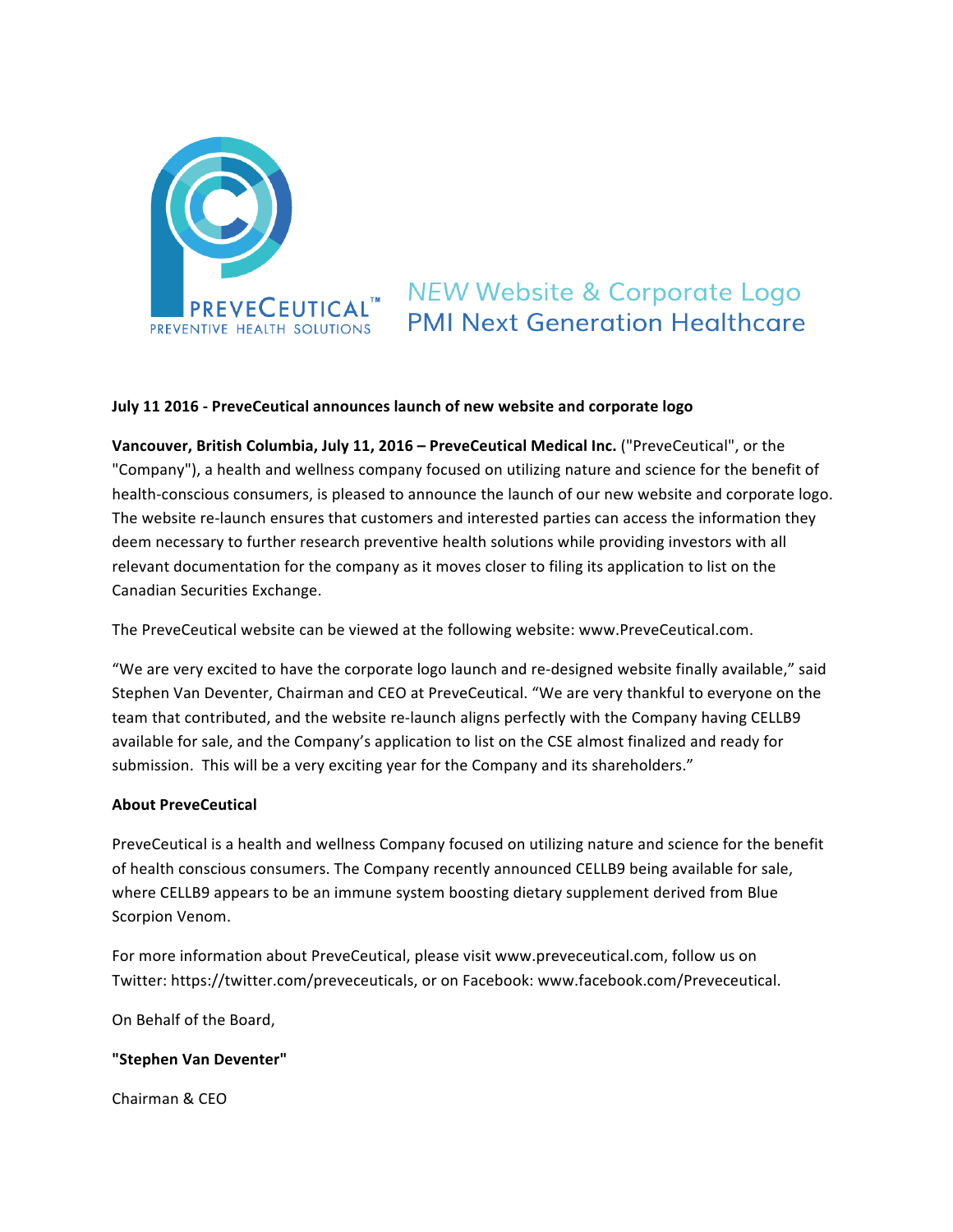#### CAUTIONARY DISCLAIMER STATEMENT:

The Company is not currently listed on the CSE or any stock exchange or quotation system. No stock exchange or securities regulatory authorized has reviewed or accepts responsibility for the adequacy or accuracy of the content of this news release. This news release is for information purposes only and should not be construed as a securities *offering by the Company.*

This news release contains forward-looking statements, including without limitation, regarding the future *operations* of the Company and the healthcare industry. Forward-looking statements address future events and *conditions and therefore involve inherent risks, uncertainties and assumptions. Forward-looking statements consist* of statements that are not purely historical, including any statements regarding beliefs, plans, expectations or intentions regarding the future or future trends. All statements other than statements of historical fact, included in *this release are forward-looking statements that involve risks and uncertainties. Such information can generally be identified by the use of forwarding-looking wording such as "may", "expect", "estimate", "will", "anticipate",* "intend", "believe" and "continue" or the negative thereof or similar variations. There can be no assurance that such forward-looking statements will prove to be accurate and actual results and future events could differ *materially from those anticipated in such statements. Important factors that could cause actual results to differ materially from the Company's expectations include the failure to satisfy the listing conditions of the CSE or the management's decision to abandon such listing for any reason.* 

Actual results may differ materially from those currently anticipated in such statements and the Company undertakes no obligation to update such statements, except as required by law. While such estimates and assumptions are considered reasonable by the management of the Company, they are inherently subject to significant business, economic, competitive and regulatory uncertainties and risks. In particular, there is no *guarantee that the Company will be able to list its Shares on the CSE, no quarantee that the trends identified in this* news release will benefit the Company, and that Blue Scorpion Venom will effectively treat or cure or prevent any diseases. Accordingly, actual results may differ materially from those currently anticipated in such statements.

*Readers are cautioned that assumptions used in the preparation of any forward-looking information may prove to* be incorrect. The reader is cautioned not to place undue reliance on any forward-looking information. The Company has made numerous assumptions regarding, among other things: the effectiveness of its products; the demand for *its* products and the stability of economic and market conditions. Readers are cautioned that all forward-looking statements involve risks and uncertainties, including: that the Company may lose or abandon or may fail to receive necessary licenses and permits; labour disputes affecting the Company; the Company may not receive the necessary regulatory approvals for its products or the intended listing; the increase in cost estimates and the potential for unexpected costs and expenses; worsening of general economic and market conditions; market shifts *may require a change in strategic focus; the Company may not be able to raise additional funds when necessary; litigation* affecting the Company; and competition. Factors that could cause actual results to differ materially from *those in forward-looking statements include continued availability or lack of availability of suitable capital and* financing or capital and financing in general for the Company, and general economic, market or business *conditions, consumer sentiment towards the Company's products, competition, the failure of counterparties to* perform their contractual obligations, and fees charged by service providers.

All forward-looking statements concerning the Company's future plans and operations, including management's assessment of the Company's operational expectations or beliefs, may be subject to certain assumptions, risks and